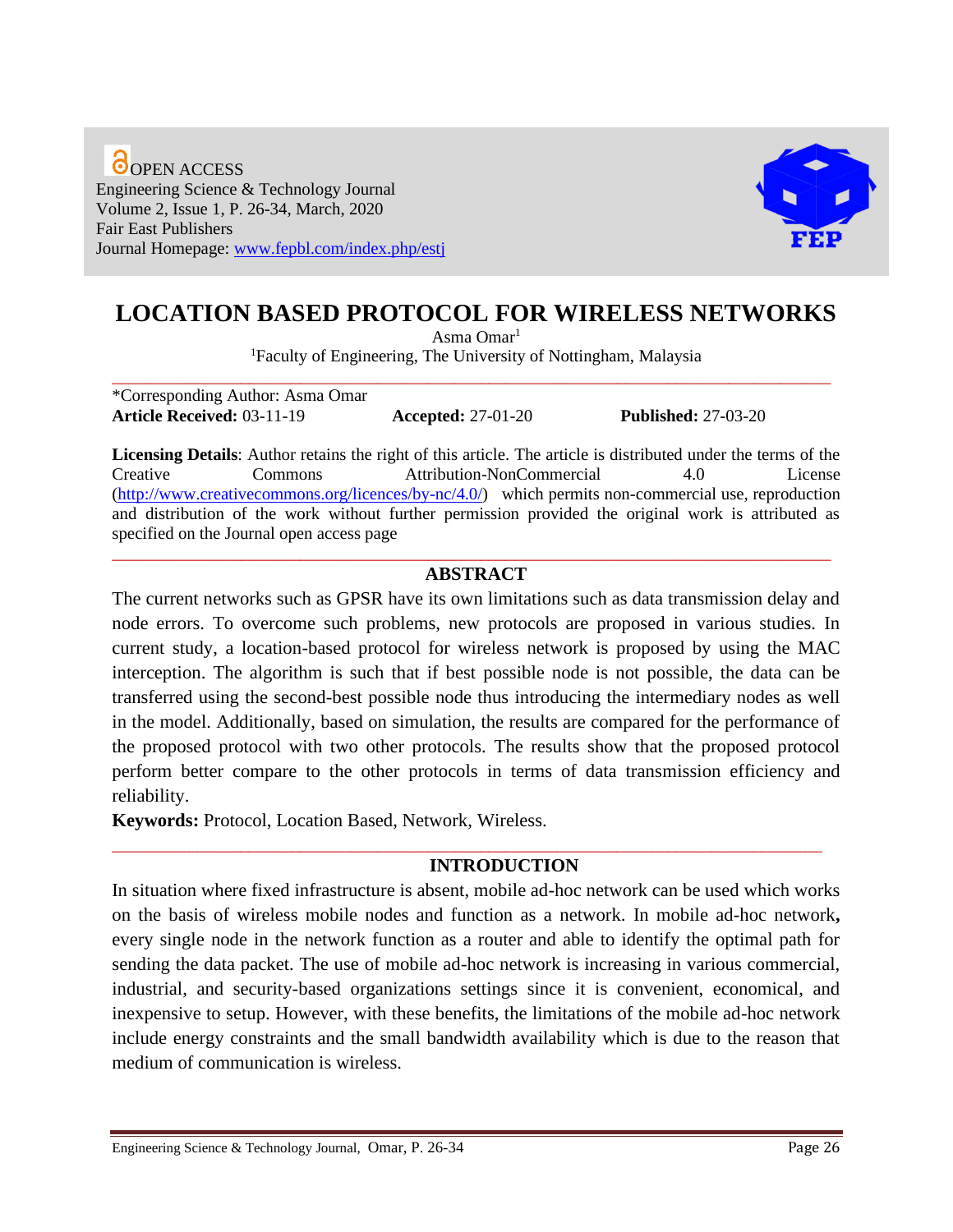The advantages of mobile ad-hoc network include infrastructure-less and multi-hop transmission which has leads to the increased usage of the mentioned network. However, because of the energy and wireless only based transmission, the network has its limitations and pose its own unique challenges. In this study, a new model of mobile ad-hoc network is proposed which uses intermediate nodes as air-backup and thus communication can be maintained without any disruption. This new proposed network is more efficient since here there are many nodes available which result in sending the data packet from sub-node in case of the non-availability of the best node. Thus, this type of system can be used in promoting the uninterrupted communication (Yang, Yeo, & Lee, 2011; Broch, Maltz, Johnson, Hu, and Jetcheva, 1998).

Location information is used for hop-by-hop data forwarding in geographic routing (Mauve, widmer, and Hartenstein, 2001). Greedy forwarding is used for selecting the next hop forwarder by avoiding the handling mechanism and by forwarding the data towards destination based on the largest positive progress. The greedy forwarding is more efficient since it provides no need for maintenance of end-to-end routes (Chen & Varshney, 2007). Accordingly, the next node which is comparatively at further distance from the sending node is selected in the next hop. However, the coverage can fail if the node is moved out from the coverage area. Another famous geographic routing protocol is GPSR which utilize the MAC-layer failure feedback for selecting the alternative route in case earlier transmission fails. In this system the issue is that with single transmission, there can arise situation of multiple reception and if this transmission is used as a backup, it can increase the system robustness. Opportunistic routing is an example where such type of system is successfully utilized (Chen & Varshney, 2007; Son, Helmy, & Krishnamachari, 2004). A further improvement in this system is the use of location-aided opportunistic routing which use information about the location for data transmission. The limitation of this system is that it is only capable of handling network throughput and designed for mesh network.

Keeping in view the above limitations, a new location-based opportunistic routing protocol is designed which uses the multiple forwarding cache for data transmission utilizing the MAC interception. In this proposed network, in situation where best forwarder node is not available, the second-best possible node will come forward and thus interruption will not occur. For data transmission, there will be different multipaths available which can be utilized accordingly. This system is thus possessing greater efficiency and robustness compare to the previous models.

In multiple settings, the use of geographic routing is increasing gradually. The geographic routing utilizes the network localization algorithms or global positioning system for providing information to each node about its geography resulting in smooth broadcast of data to nodes. The location of source node predicts the decision about next relay node and ultimate targeted position. Usually, larger networks utilize the geographic routing.

The next main routing is the greedy perimeter stateless routing or GPSR. It is one of the pioneering geographical routing-based protocol (Karp & Kung, 2000). For routing message, the system uses a forwarding strategy based on perimeters. Node's identity and position is submitted by neighboring beacons. All forwarded messages are piggybacked by the system. The algorithm works like this that the system attempts to identify the closest node based on forwarding node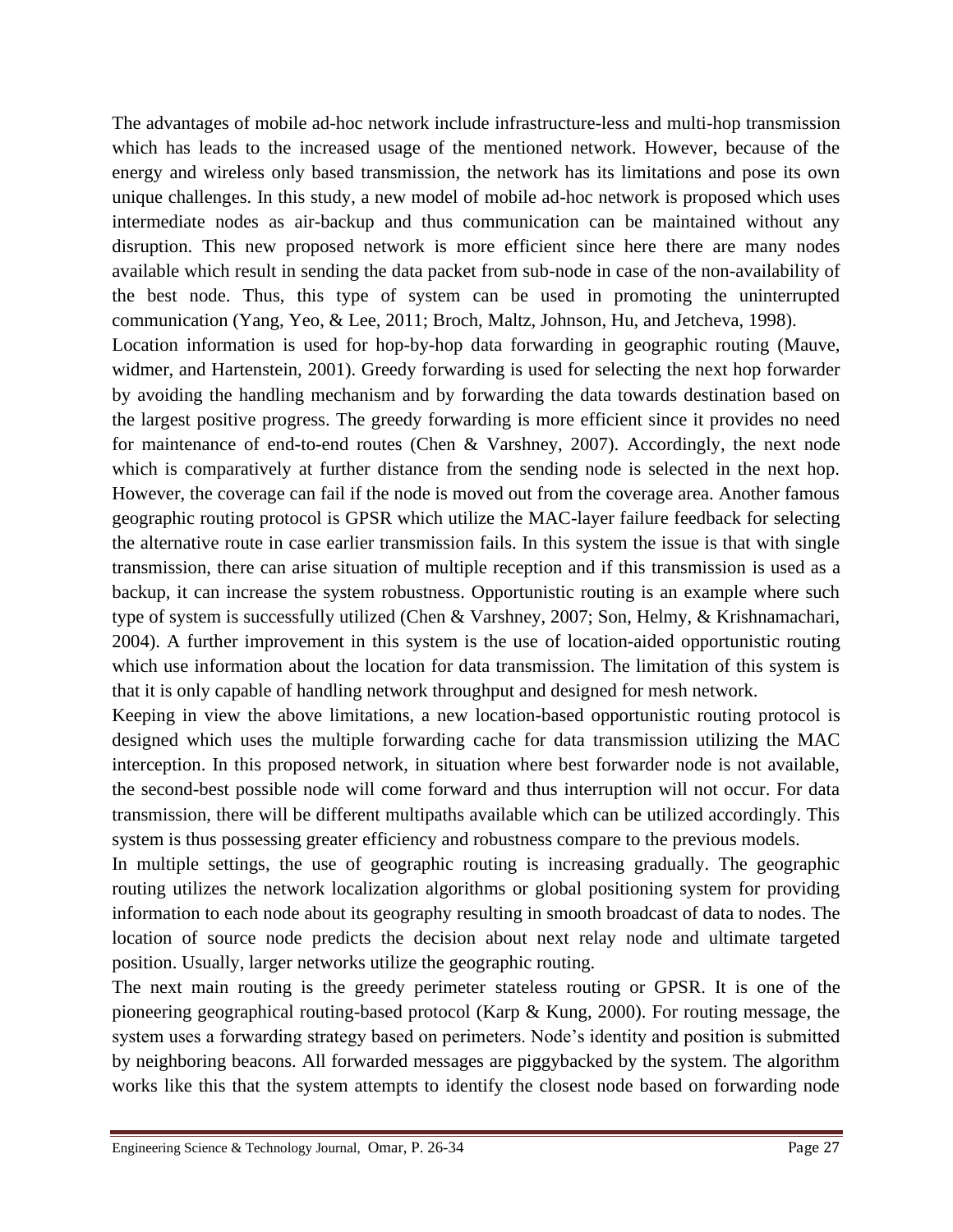and the targeted node. Perimeter is introduced in GPRS as it avoids the problem of lack of uniformity among the nodes. This approach is based on right-hand graph traversal rule. There are fixed number of retransmits for every packet sent 8. A medium access layer provides this critical information to the nodes based on a standard. This bring limitation to the GPSR protocol as in situations where it is not able to submit based on perimeter mode.

The other important concept is AOMDV which utilizes the hop-by-hop approach and is based on distance vector concept. Route discovery procedure is used in AOMDV. Accordingly, it from source to destination is decided based on several reverse paths. From source and intermediate nodes, multiple forward and reverse path are identified. The route discovery frequency is minimized by using the intermediary nodes. The central idea in this protocol is that it ensures identification of disjoint and loop-free paths. AOMDV maintain loop-freedom, use local nodes, and update rules (Karp & Kung, 2000, Biswas & Morris, 2005).

The main problem this study is investigating is that there is various protocol which are inefficient in some situations such as larger network context. The main problem in such protocol is that route is pre-determined in advance to the data transmission. However, because of rapid changes in network topology, deterministic route is difficult to maintain. The problem also exists related to the procedures related to the discovery and recovery. In deterministic routes, the data is stuck or lost if the path is broken. The predetermination also causes larger energy consumption due to the discovery and recovery of the routes for data transmission. Thus, a routing protocol is required which overcome such problems and make use of location information for high quality and efficient data transmission. In this study, a proposed network protocol is produced which overcome the problems and provide an optimum solution.

### **Location Based Protocol**

This proposed protocol is based on the idea of opportunistic forwarding and geographic routing. The design is based on information available to nodes regarding their own location and neighbors. Piggyback or one-hop beacon can be used for sharing neighborhood location information. Accordingly, the lookup service and location registration information is available to nodes. To make system more efficient, low bit data can be used for sending the location related information. In next, in situation where source node is starting data transmission, it will first determine the destination and then send the packet header. Additional check for the destination node is introduced for ensuring the delivery at the right node. The forwarding node will compare the details of destination node and neighboring nodes for ensuring the data transmission in the right range. This additional step is used for preventing the problem of path divergence. Mostly, the traditional systems use the MAC protocol or the integration of routing protocol for making a packet delivered to multiple nodes. Both systems have their own limitations such as lack of collision support and requirements of complex coordination. The alternative protocol proposed, a scheme similar to the MAC multicast mode is used which means data is broadcast as unicast in IP layer and multiple reception is achieved by utilizing the relevant interception. Thus, reduction in collision is possible by making use of RTS. Accordingly, the neighboring nodes of the sender node can do the eavesdrop on packet successfully having higher chances associated with medium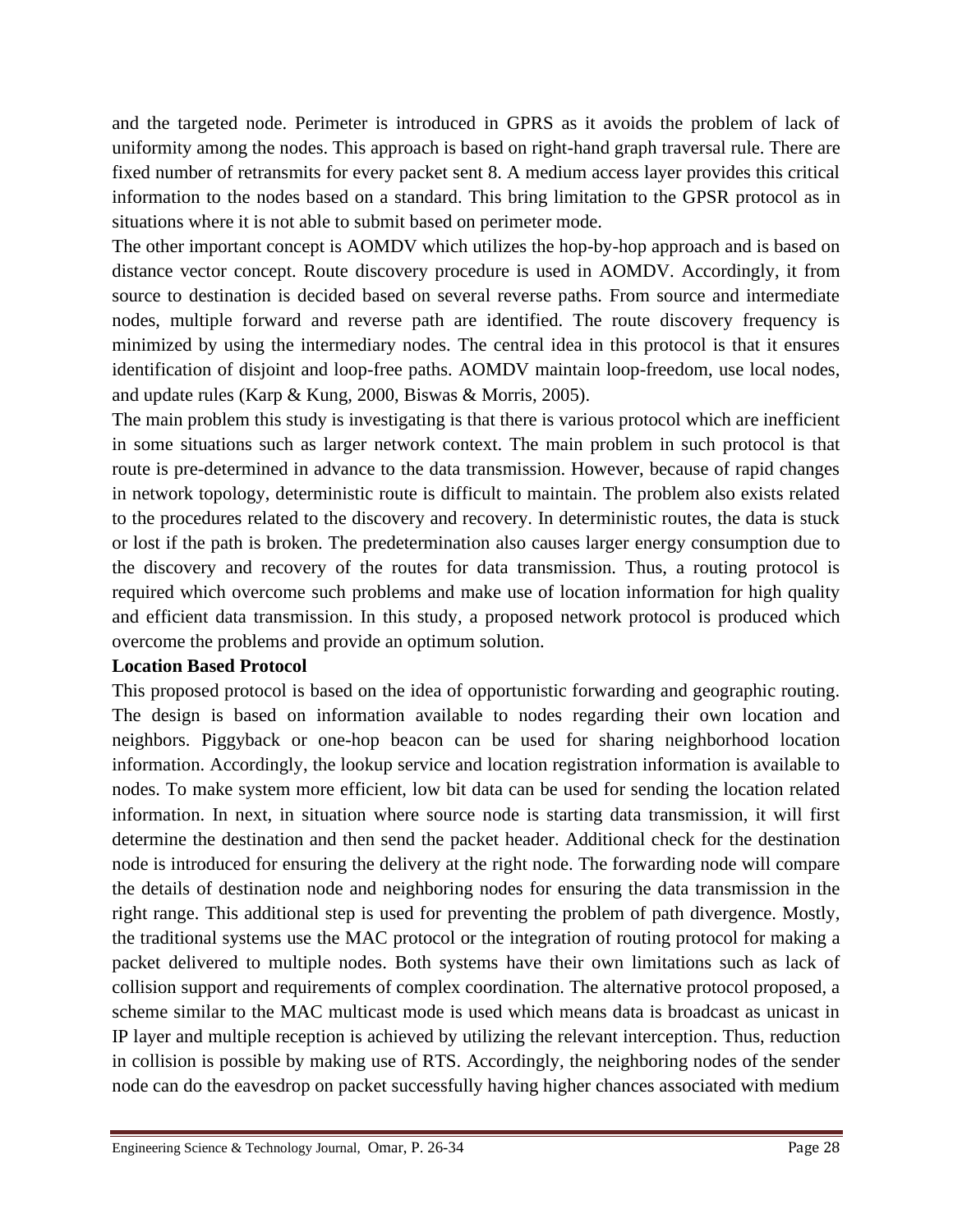reservation. Each data packet has its own unique identification in the form of unique tuple (src\_ip, Seq\_no) where the earlier one refers to the IP address and the later one is the associated sequence number. If a node receives a same data packet, it can identify it based on its unique ID and discard it immediately.

Redundancy can be used for improving the system's robustness. Currently, there are two classifications related to the MANETs based on their degree of redundancy. First one is based on hop-by-hop redundancy and the other one is the end-to-end redundancy. The proposed scheme in this paper is based on the hop-by-hop redundancy category.

If there are multiple paths between source and destination, it is referred as multipath routing and is used for improvement of the data transmission reliability. Currently, there are three types of multiple routing protocols. The first one uses packet replication over the multiple path. The second one uses the alternative paths as backup. The third one uses the split multipath delivery method. Practically speaking, it is not easy to locate suitable number of alternative paths.

For improving the wireless communication, wireless broadcast use is on the rise. The opportunistic forwarding is also utilized in the wireless communication for bringing improvement in the data transmission quality and reliability. By utilization of opportunistic forwarding, connectivity over the infrastructure network can be significantly improved. For overcoming the problems related to the wireless channel, opportunistic retransmission protocol is made available. The system is implemented at link layer and it select and prioritize relay nodes. By using smaller contention widow size and higher priority relay, the system improves the chances of successful packet delivery to its intended destination. The system also based on actual base station and auxiliary base station which significantly improves the performance of the data transmission. Our proposed system uses the traditional ad hoc routing for establishment of targeted path while the function of nearby node is to work as a guard node. The guard nodes function is to relay the data with prioritized back off time in situation where actual targeted nodes is failing. A limitation of this solution is that the final result may be selection of suboptimal paths compare to the highest optimal one which is compromise between efficiency and reliability.

# **RESULTS**

Simulation is performed to make comparison between the proposed location-based protocol and the various mobile network topologies while making comparison with GPSR and AOMDV. The results are provided in this section.

The protocol is MAC based on IEEE 802.11. the two-ray ground is used for propagation model. The range for transmission is 300 m. Random way point is the mobility model and constant bite rate is the traffic type. The packet size is 256 bytes. In total there are 100 nodes and the simulation time is 400 seconds.

For performance comparison, we used the model nodes mobility for bringing improvement in random way point. The minimum node speed is 2 m/s and maximum speed is set as variable. The important results are as follows;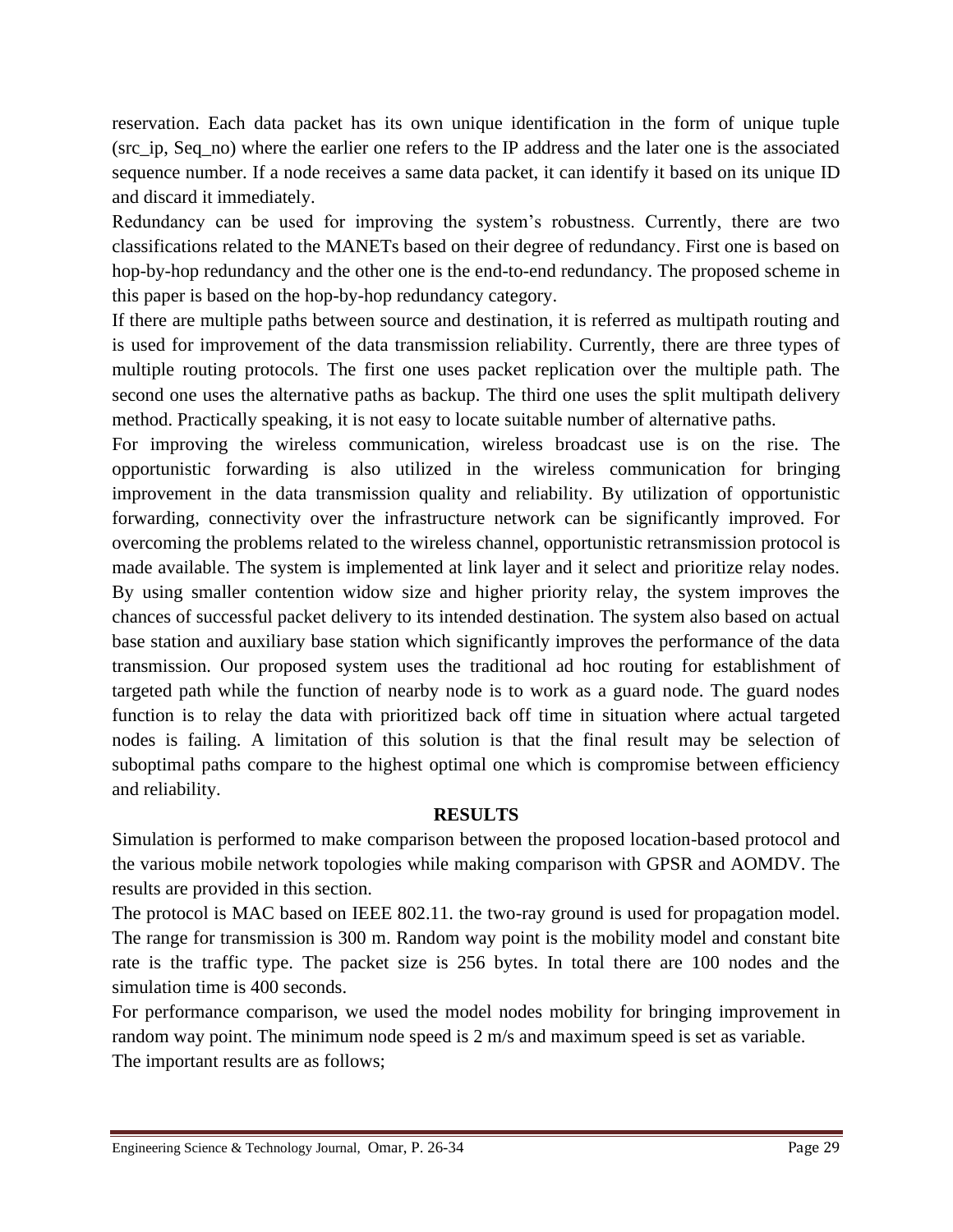# **Packet Delivery Ratio**

|                        | <b>Packet Delivery Ratio</b> |             |              |
|------------------------|------------------------------|-------------|--------------|
| <b>Number of Nodes</b> | <b>LBP</b>                   | <b>GPSR</b> | <b>AOMDV</b> |
| 10                     | 90                           | 85          | 80           |
| 20                     | 85                           | 80          | 80           |
| 30                     | 75                           | 70          | 70           |
| 40                     | 70                           | 70          | 60           |
| 50                     | 60                           | 50          | 45           |
| 60                     | 55                           | 50          | 40           |
| 70                     | 45                           | 40          | 40           |
| 80                     | 40                           | 40          | 35           |
| 90                     | 35                           | 30          | 30           |
| 100                    | 30                           | 25          | 25           |

# **Table 1: Packet Delivery Ratio**



**Figure 1: Packet Delivery Ratio**



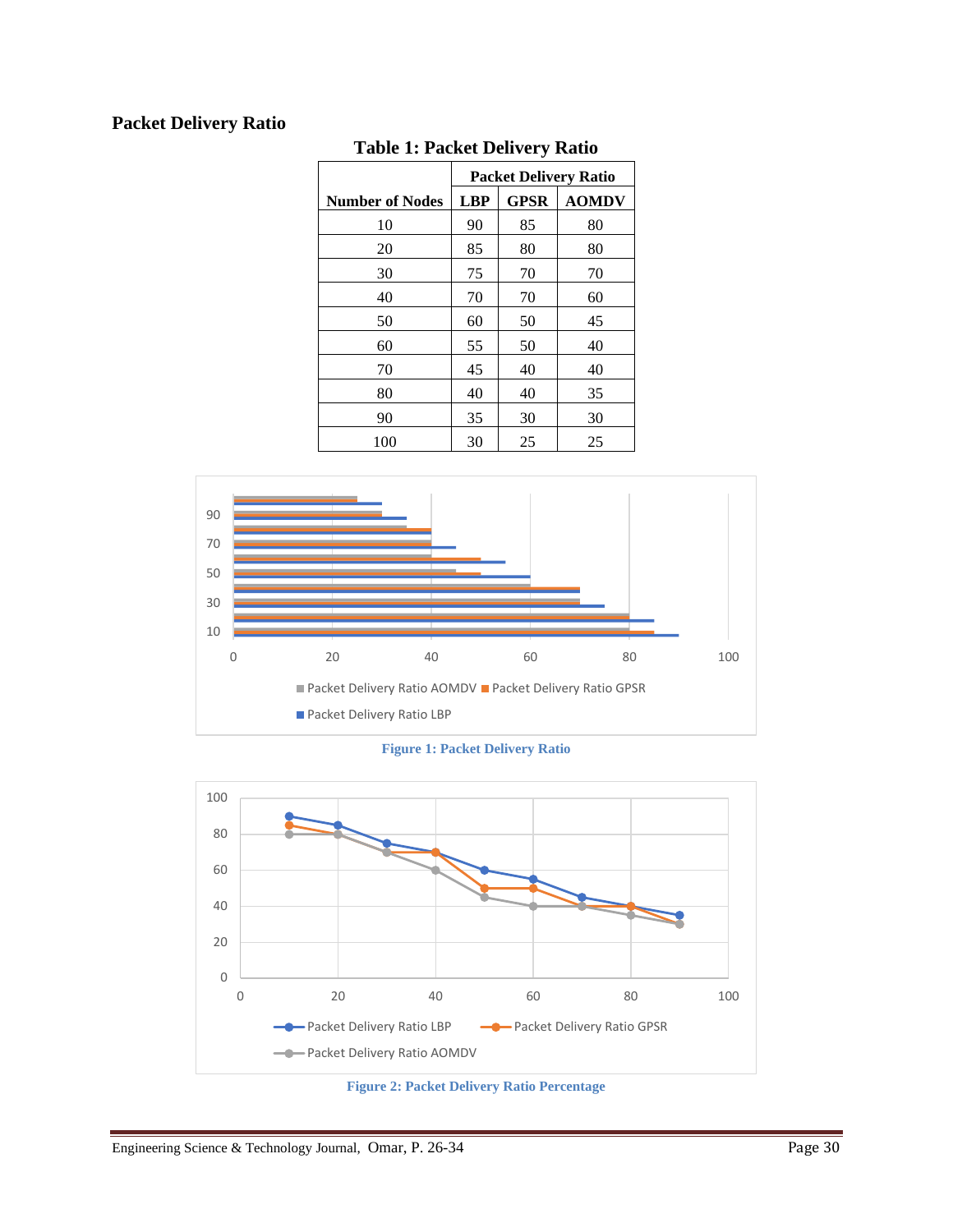For packet delivery ratio, the location-based protocol performed better than GPSR and AOMDV. Accordingly, at 10 number of nodes, the LBP was 90, GPSR was 85, and AOMDV was 80. At 20 number of nodes, the LPO was 85, the GPSR was 80 and the AOMDV was 80. At 30 number of nodes, the LPO was 75, the GPSR was 70 and the AOMDV was 70. At 40 number of nodes, the LPO was 70, the GPSR was 70 and the AOMDV was 60. At 50 number of nodes, the LPO was 60, the GPSR was 50 and the AOMDV was 45. At 60 number of nodes, the LPO was 55, the GPSR was 50 and the AOMDV was 40. At 70 number of nodes, the LPO was 45, the GPSR was 40 and the AOMDV was 40. At 80 number of nodes, the LPO was 40, the GPSR was 40 and the AOMDV was 35. At 90 number of nodes, the LPO was 35, the GPSR was 30 and the AOMDV was 30. At 100 number of nodes, the LPO was 30, the GPSR was 25 and the AOMDV was 25.

|                        | <b>Throughput (Kbps)</b> |             |              |
|------------------------|--------------------------|-------------|--------------|
| <b>Number of Nodes</b> | <b>LBP</b>               | <b>GPSR</b> | <b>AOMDV</b> |
| 10                     | 40                       | 40          | 45           |
| 20                     | 90                       | 85          | 70           |
| 30                     | 120                      | 110         | 110          |
| 40                     | 120                      | 130         | 130          |
| 50                     | 250                      | 240         | 230          |
| 60                     | 350                      | 330         | 320          |
| 70                     | 400                      | 380         | 370          |
| 80                     | 550                      | 450         | 430          |
| 90                     | 700                      | 650         | 600          |
| 100                    | 1050                     | 900         | 950          |

**Table 2: Throughput Analysis**



**Figure 3: Throughput**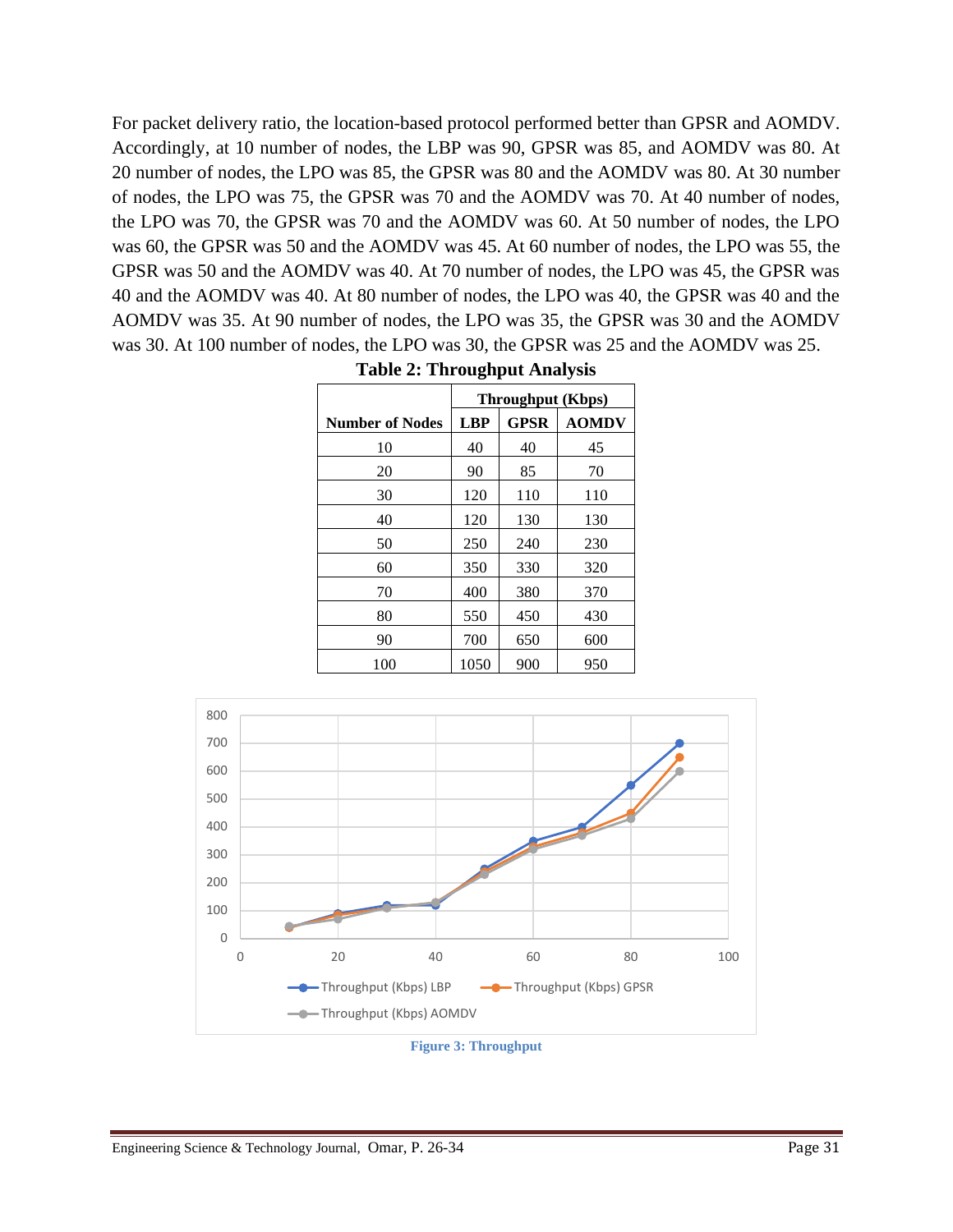

**Figure 4: Throughput Ratio**

For throughput in Kbps, the results are provided in the above table and charts. Accordingly, at 10 number of nodes, the LBP was 40, GPSR was 40, and AOMDV was 45. At 20 number of nodes, the LPO was 90, the GPSR was 85 and the AOMDV was 70. At 30 number of nodes, the LPO was 120, the GPSR was 110 and the AOMDV was 110. At 40 number of nodes, the LPO was 120, the GPSR was 130 and the AOMDV was 130. At 50 number of nodes, the LPO was 250, the GPSR was 240 and the AOMDV was 230. At 60 number of nodes, the LPO was 350, the GPSR was 330 and the AOMDV was 320. At 70 number of nodes, the LPO was 400, the GPSR was 380 and the AOMDV was 370. At 80 number of nodes, the LPO was 550, the GPSR was 450 and the AOMDV was 430. At 90 number of nodes, the LPO was 700, the GPSR was 650 and the AOMDV was 600. At 100 number of nodes, the LPO was 1050, the GPSR was 900 and the AOMDV was 950.

|                        | <b>End to End Delay</b> |             |              |
|------------------------|-------------------------|-------------|--------------|
| <b>Number of Nodes</b> | <b>LBP</b>              | <b>GPSR</b> | <b>AOMDV</b> |
| 10                     | 10                      | 15          | 15           |
| 20                     | 25                      | 30          | 30           |
| 30                     | 35                      | 40          | 45           |
| 40                     | 55                      | 60          | 60           |
| 50                     | 60                      | 70          | 75           |
| 60                     | 80                      | 90          | 100          |
| 70                     | 110                     | 130         | 140          |
| 80                     | 120                     | 130         | 150          |
| 90                     | 150                     | 180         | 180          |
| 100                    | 160                     | 190         | 200          |

**Table 3: End to End Delay**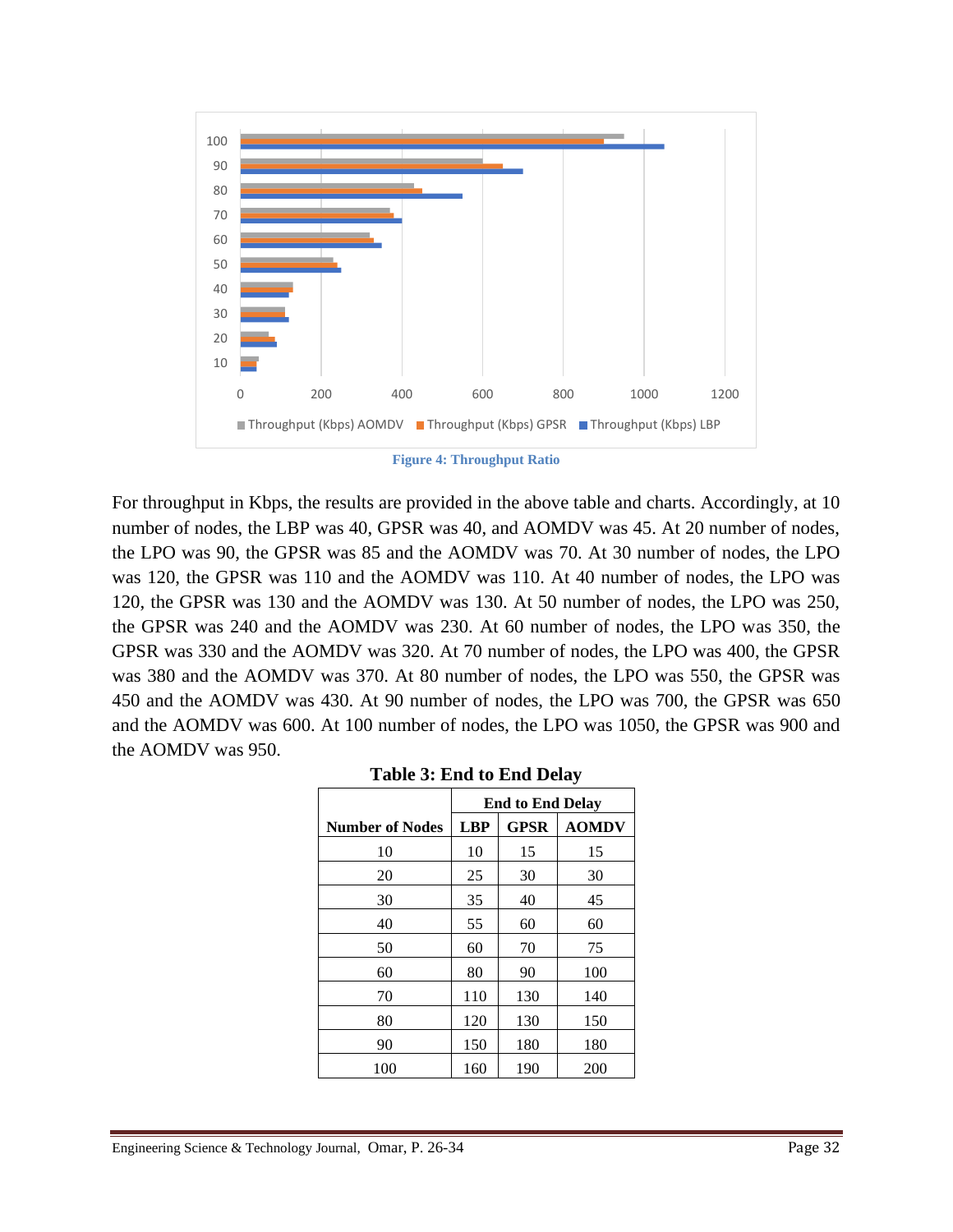

**Figure 5: End to End Delay**



**Figure 6: End to End Delay Percentage**

The results for end to end delay shows that at 10 number of nodes, the LBP was 10, GPSR was 15, and AOMDV was 15. At 20 number of nodes, the LPO was 25, the GPSR was 30 and the AOMDV was 30. At 30 number of nodes, the LPO was 35, the GPSR was 40 and the AOMDV was 45. At 40 number of nodes, the LPO was 55, the GPSR was 60 and the AOMDV was 60. At 50 number of nodes, the LPO was 60, the GPSR was 70 and the AOMDV was 75. At 60 number of nodes, the LPO was 80, the GPSR was 90 and the AOMDV was 100. At 70 number of nodes, the LPO was 110, the GPSR was 130 and the AOMDV was 140. At 80 number of nodes, the LPO was 120, the GPSR was 130 and the AOMDV was 150. At 90 number of nodes, the LPO was 150, the GPSR was 180 and the AOMDV was 180. At 100 number of nodes, the LPO was 160, the GPSR was 190 and the AOMDV was 200.